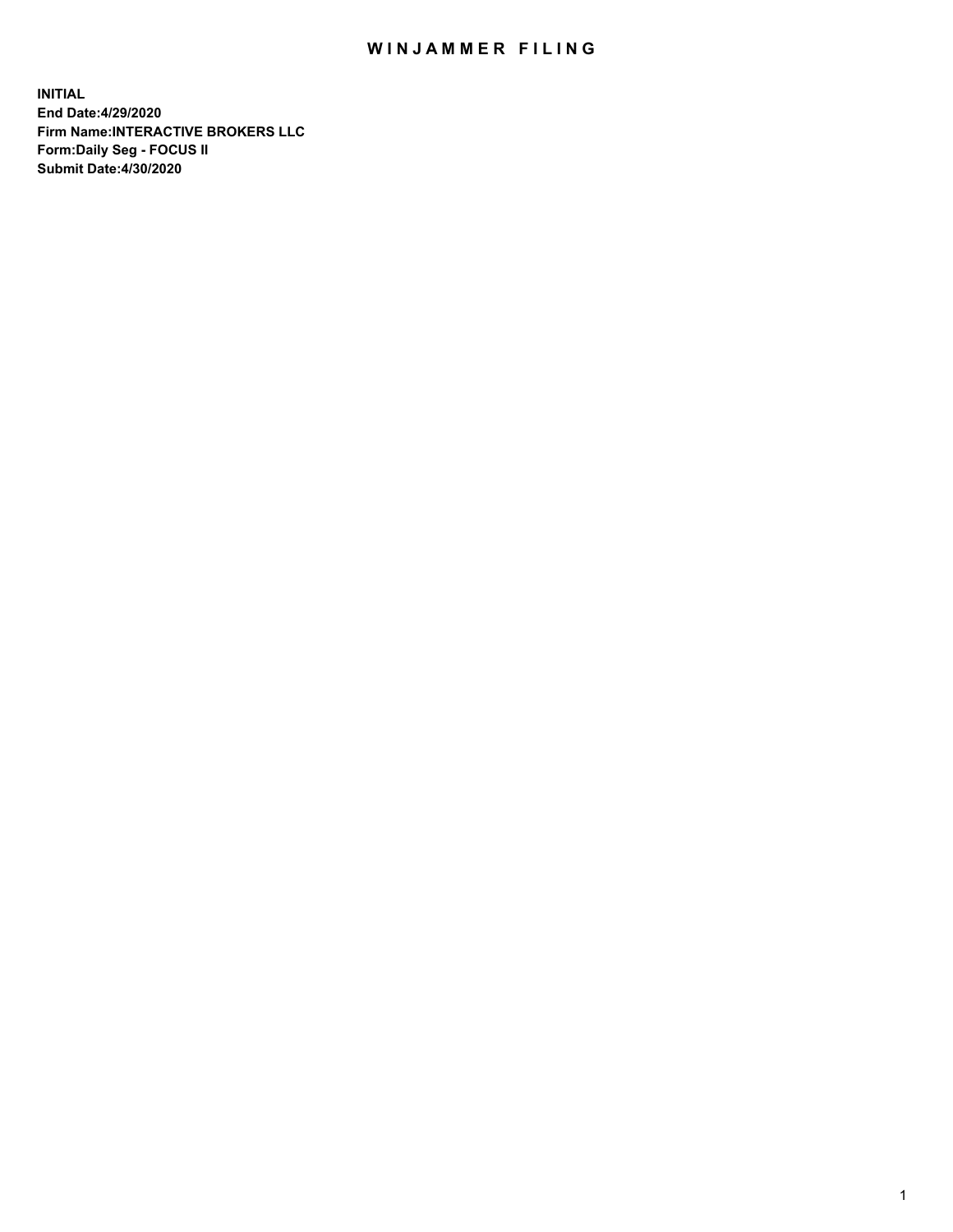**INITIAL End Date:4/29/2020 Firm Name:INTERACTIVE BROKERS LLC Form:Daily Seg - FOCUS II Submit Date:4/30/2020 Daily Segregation - Cover Page**

| Name of Company                                                                                                                                                                                                                                                                                                                | <b>INTERACTIVE BROKERS LLC</b>                                                                  |
|--------------------------------------------------------------------------------------------------------------------------------------------------------------------------------------------------------------------------------------------------------------------------------------------------------------------------------|-------------------------------------------------------------------------------------------------|
| <b>Contact Name</b>                                                                                                                                                                                                                                                                                                            | <b>James Menicucci</b>                                                                          |
| <b>Contact Phone Number</b>                                                                                                                                                                                                                                                                                                    | 203-618-8085                                                                                    |
| <b>Contact Email Address</b>                                                                                                                                                                                                                                                                                                   | jmenicucci@interactivebrokers.c<br>om                                                           |
| FCM's Customer Segregated Funds Residual Interest Target (choose one):<br>a. Minimum dollar amount: ; or<br>b. Minimum percentage of customer segregated funds required:%; or<br>c. Dollar amount range between: and; or<br>d. Percentage range of customer segregated funds required between:% and%.                          | $\overline{\mathbf{0}}$<br>$\overline{\mathbf{0}}$<br>155,000,000 245,000,000<br>0 <sub>0</sub> |
| FCM's Customer Secured Amount Funds Residual Interest Target (choose one):<br>a. Minimum dollar amount: ; or<br>b. Minimum percentage of customer secured funds required:%; or<br>c. Dollar amount range between: and; or<br>d. Percentage range of customer secured funds required between:% and%.                            | <u>0</u><br>$\overline{\mathbf{0}}$<br>80,000,000 120,000,000<br>0 <sub>0</sub>                 |
| FCM's Cleared Swaps Customer Collateral Residual Interest Target (choose one):<br>a. Minimum dollar amount: ; or<br>b. Minimum percentage of cleared swaps customer collateral required:% ; or<br>c. Dollar amount range between: and; or<br>d. Percentage range of cleared swaps customer collateral required between:% and%. | $\overline{\mathbf{0}}$<br>$\underline{\mathbf{0}}$<br>0 <sub>0</sub><br>00                     |

Attach supporting documents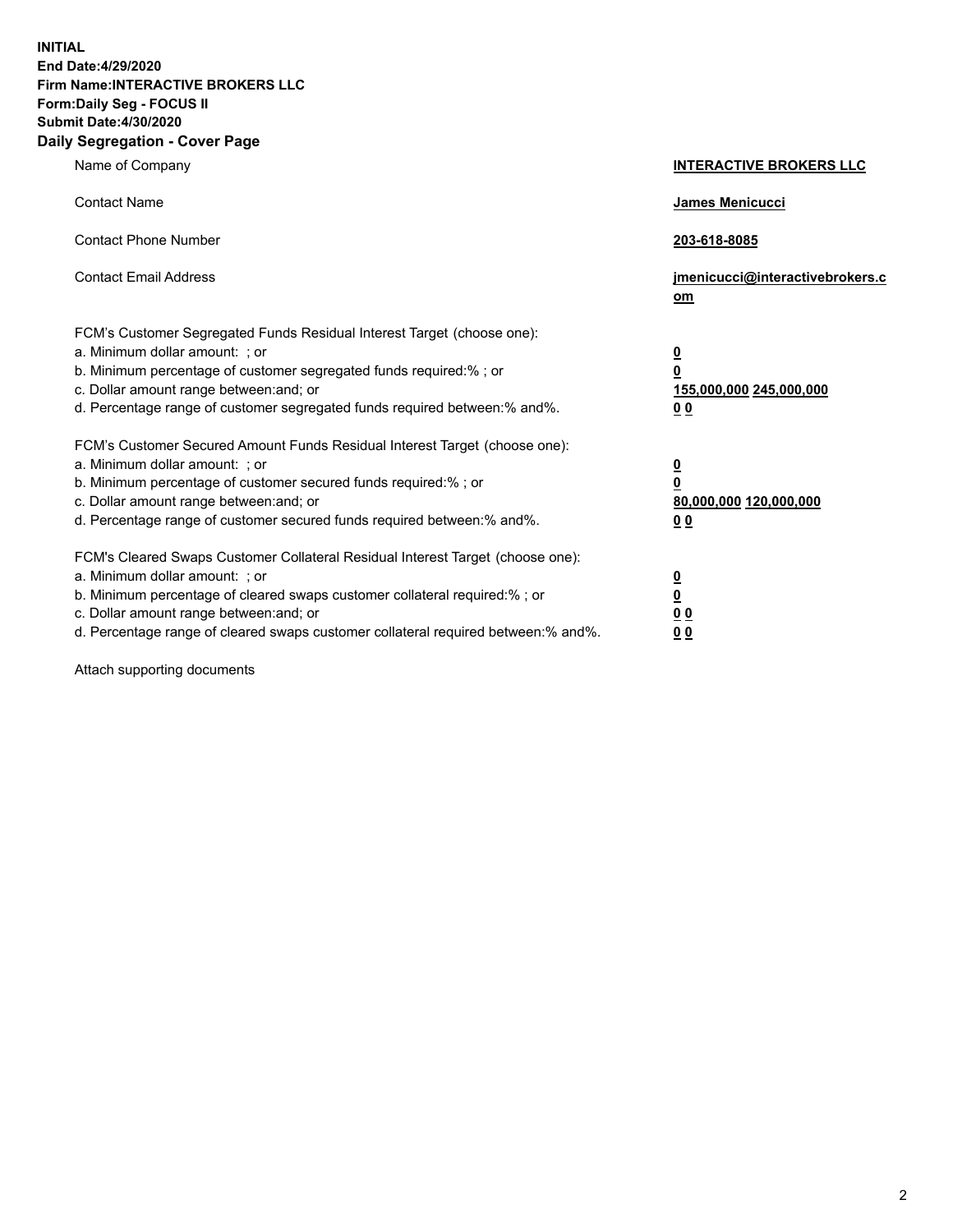**INITIAL End Date:4/29/2020 Firm Name:INTERACTIVE BROKERS LLC Form:Daily Seg - FOCUS II Submit Date:4/30/2020 Daily Segregation - Secured Amounts**

|     | Foreign Futures and Foreign Options Secured Amounts                                               |                                                 |
|-----|---------------------------------------------------------------------------------------------------|-------------------------------------------------|
|     | Amount required to be set aside pursuant to law, rule or regulation of a foreign                  | $0$ [7305]                                      |
|     | government or a rule of a self-regulatory organization authorized thereunder                      |                                                 |
| 1.  | Net ledger balance - Foreign Futures and Foreign Option Trading - All Customers                   |                                                 |
|     | A. Cash                                                                                           | 584,913,233 [7315]                              |
|     | B. Securities (at market)                                                                         | $0$ [7317]                                      |
| 2.  | Net unrealized profit (loss) in open futures contracts traded on a foreign board of trade         | 451,102 <sup>[7325]</sup>                       |
| 3.  | Exchange traded options                                                                           |                                                 |
|     | a. Market value of open option contracts purchased on a foreign board of trade                    | 110,534 [7335]                                  |
|     | b. Market value of open contracts granted (sold) on a foreign board of trade                      | -204,303 [7337]                                 |
| 4.  | Net equity (deficit) (add lines 1. 2. and 3.)                                                     | 584, 368, 362 [7345]                            |
| 5.  | Account liquidating to a deficit and account with a debit balances - gross amount                 | 5,696 [7351]                                    |
|     | Less: amount offset by customer owned securities                                                  | 0 [7352] 5,696 [7354]                           |
| 6.  | Amount required to be set aside as the secured amount - Net Liquidating Equity                    | 584,374,058 [7355]                              |
|     | Method (add lines 4 and 5)                                                                        |                                                 |
| 7.  | Greater of amount required to be set aside pursuant to foreign jurisdiction (above) or line<br>6. | 584,374,058 [7360]                              |
|     | FUNDS DEPOSITED IN SEPARATE REGULATION 30.7 ACCOUNTS                                              |                                                 |
| 1.  | Cash in banks                                                                                     |                                                 |
|     | A. Banks located in the United States                                                             | 193,928,925 [7500]                              |
|     | B. Other banks qualified under Regulation 30.7                                                    | 0 [7520] 193,928,925 [7530]                     |
| 2.  | <b>Securities</b>                                                                                 |                                                 |
|     | A. In safekeeping with banks located in the United States                                         | 379,926,600 [7540]                              |
|     | B. In safekeeping with other banks qualified under Regulation 30.7                                | 0 [7560] 379,926,600 [7570]                     |
| 3.  | Equities with registered futures commission merchants                                             |                                                 |
|     | A. Cash                                                                                           | $0$ [7580]                                      |
|     | <b>B.</b> Securities                                                                              | $0$ [7590]                                      |
|     | C. Unrealized gain (loss) on open futures contracts                                               | $0$ [7600]                                      |
|     | D. Value of long option contracts                                                                 | $0$ [7610]                                      |
|     | E. Value of short option contracts                                                                | 0 [7615] 0 [7620]                               |
| 4.  | Amounts held by clearing organizations of foreign boards of trade                                 |                                                 |
|     | A. Cash                                                                                           | $Q$ [7640]                                      |
|     | <b>B.</b> Securities                                                                              | $0$ [7650]                                      |
|     | C. Amount due to (from) clearing organization - daily variation                                   | $0$ [7660]                                      |
|     | D. Value of long option contracts                                                                 | $0$ [7670]                                      |
|     | E. Value of short option contracts                                                                | 0 [7675] 0 [7680]                               |
| 5.  | Amounts held by members of foreign boards of trade                                                |                                                 |
|     | A. Cash                                                                                           | 129,401,707 [7700]                              |
|     | <b>B.</b> Securities                                                                              | $0$ [7710]                                      |
|     | C. Unrealized gain (loss) on open futures contracts                                               | -545,445 <sup>[7720]</sup>                      |
|     | D. Value of long option contracts                                                                 | 110,534 [7730]                                  |
|     | E. Value of short option contracts                                                                | <mark>-204,303</mark> [7735] 128,762,493 [7740] |
| 6.  | Amounts with other depositories designated by a foreign board of trade                            | $0$ [7760]                                      |
| 7.  | Segregated funds on hand                                                                          | $0$ [7765]                                      |
| 8.  | Total funds in separate section 30.7 accounts                                                     | 702,618,018 [7770]                              |
| 9.  | Excess (deficiency) Set Aside for Secured Amount (subtract line 7 Secured Statement               | 118,243,960 [7380]                              |
|     | Page 1 from Line 8)                                                                               |                                                 |
| 10. | Management Target Amount for Excess funds in separate section 30.7 accounts                       | 80,000,000 [7780]                               |
| 11. | Excess (deficiency) funds in separate 30.7 accounts over (under) Management Target                | 38,243,960 [7785]                               |
|     |                                                                                                   |                                                 |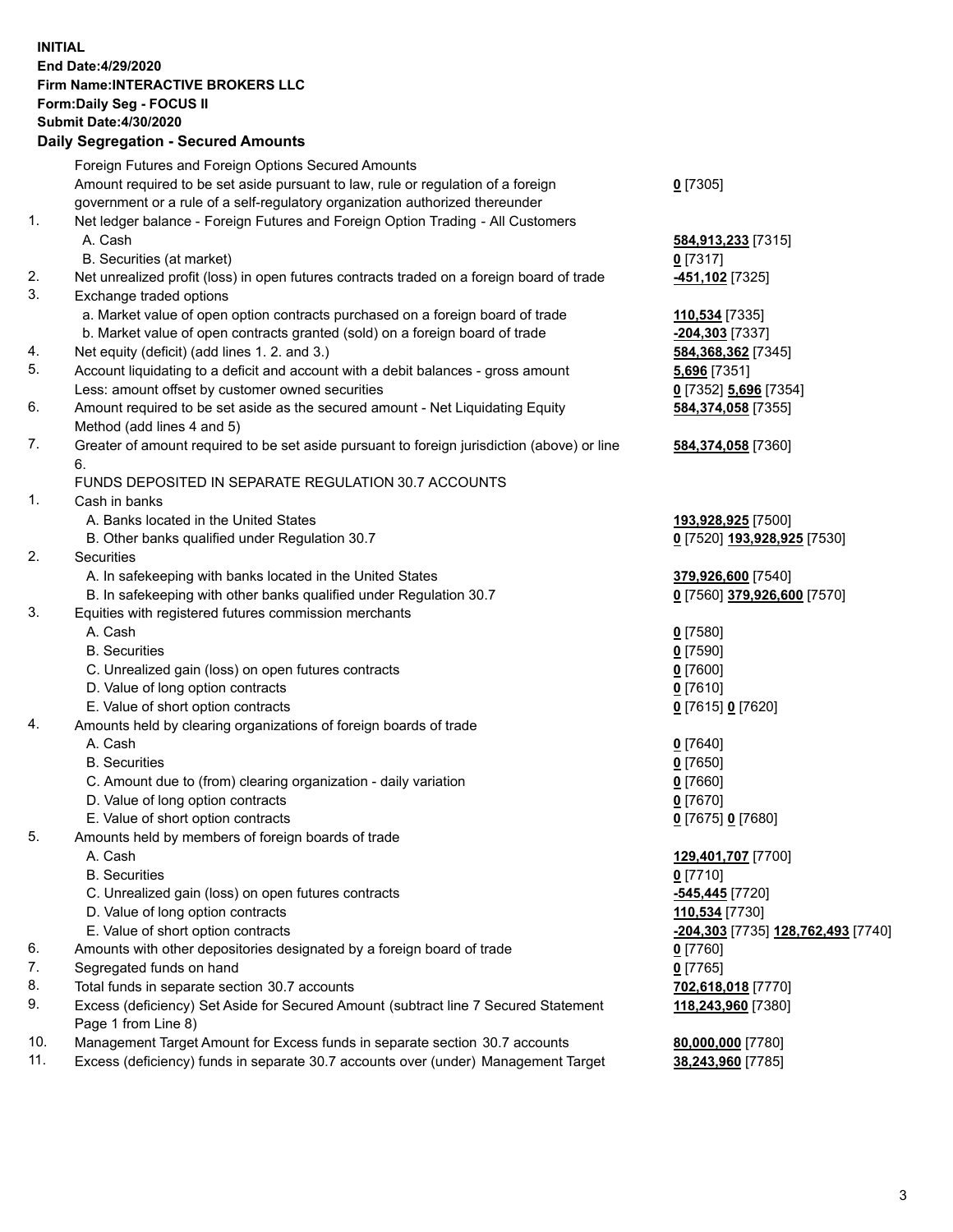**INITIAL End Date:4/29/2020 Firm Name:INTERACTIVE BROKERS LLC Form:Daily Seg - FOCUS II Submit Date:4/30/2020 Daily Segregation - Segregation Statement** SEGREGATION REQUIREMENTS(Section 4d(2) of the CEAct) 1. Net ledger balance A. Cash **6,242,642,362** [7010] B. Securities (at market) **0** [7020] 2. Net unrealized profit (loss) in open futures contracts traded on a contract market **-167,019,795** [7030] 3. Exchange traded options A. Add market value of open option contracts purchased on a contract market **388,592,767** [7032] B. Deduct market value of open option contracts granted (sold) on a contract market **-360,371,957** [7033] 4. Net equity (deficit) (add lines 1, 2 and 3) **6,103,843,377** [7040] 5. Accounts liquidating to a deficit and accounts with debit balances - gross amount **79,833,458** [7045] Less: amount offset by customer securities **0** [7047] **79,833,458** [7050] 6. Amount required to be segregated (add lines 4 and 5) **6,183,676,835** [7060] FUNDS IN SEGREGATED ACCOUNTS 7. Deposited in segregated funds bank accounts A. Cash **2,766,104,211** [7070] B. Securities representing investments of customers' funds (at market) **1,752,864,200** [7080] C. Securities held for particular customers or option customers in lieu of cash (at market) **0** [7090] 8. Margins on deposit with derivatives clearing organizations of contract markets A. Cash **512,329,424** [7100] B. Securities representing investments of customers' funds (at market) **1,342,316,754** [7110] C. Securities held for particular customers or option customers in lieu of cash (at market) **0** [7120] 9. Net settlement from (to) derivatives clearing organizations of contract markets **-15,993,016** [7130] 10. Exchange traded options A. Value of open long option contracts **387,970,450** [7132] B. Value of open short option contracts **-359,890,358** [7133] 11. Net equities with other FCMs A. Net liquidating equity **0** [7140] B. Securities representing investments of customers' funds (at market) **0** [7160] C. Securities held for particular customers or option customers in lieu of cash (at market) **0** [7170] 12. Segregated funds on hand **0** [7150] 13. Total amount in segregation (add lines 7 through 12) **6,385,701,665** [7180] 14. Excess (deficiency) funds in segregation (subtract line 6 from line 13) **202,024,830** [7190] 15. Management Target Amount for Excess funds in segregation **155,000,000** [7194] 16. Excess (deficiency) funds in segregation over (under) Management Target Amount **47,024,830** [7198]

Excess